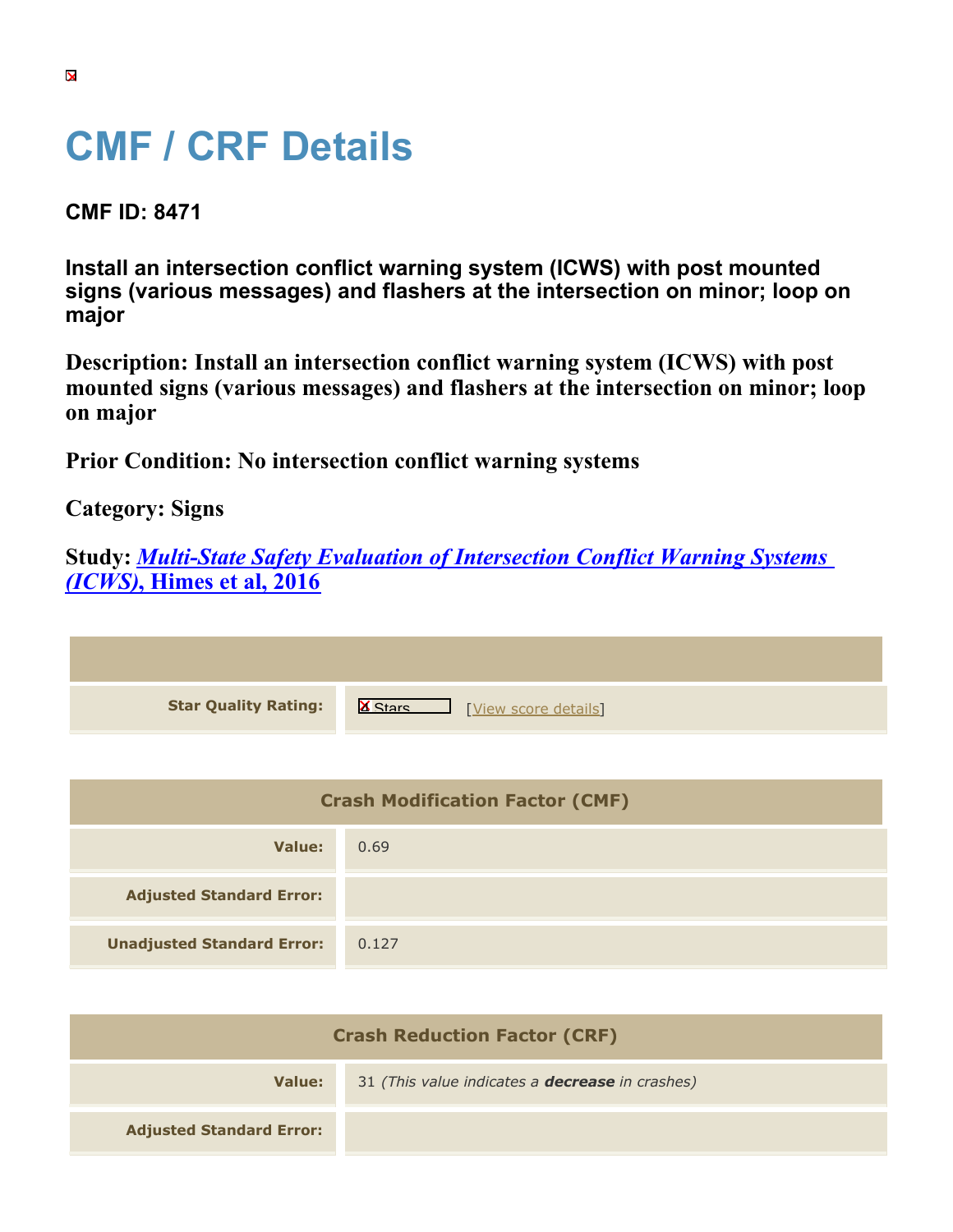| <b>Applicability</b>                    |               |  |
|-----------------------------------------|---------------|--|
| <b>Crash Type:</b>                      | All           |  |
| <b>Crash Severity:</b>                  | All           |  |
| <b>Roadway Types:</b>                   | Not specified |  |
| <b>Number of Lanes:</b>                 | $2$ to 4      |  |
| <b>Road Division Type:</b>              |               |  |
| <b>Speed Limit:</b>                     |               |  |
| <b>Area Type:</b>                       | Rural         |  |
| <b>Traffic Volume:</b>                  |               |  |
| <b>Time of Day:</b>                     | Not specified |  |
| If countermeasure is intersection-hased |               |  |

## *If countermeasure is intersection-based*

| <b>Intersection Type:</b>         | Roadway/roadway (not interchange related) |
|-----------------------------------|-------------------------------------------|
| <b>Intersection Geometry:</b>     | $4$ -leg                                  |
| <b>Traffic Control:</b>           | Stop-controlled                           |
| <b>Major Road Traffic Volume:</b> |                                           |
| <b>Minor Road Traffic Volume:</b> |                                           |

| <b>Development Details</b>      |            |  |
|---------------------------------|------------|--|
| <b>Date Range of Data Used:</b> |            |  |
| <b>Municipality:</b>            |            |  |
| State:                          | MN, MO, NC |  |